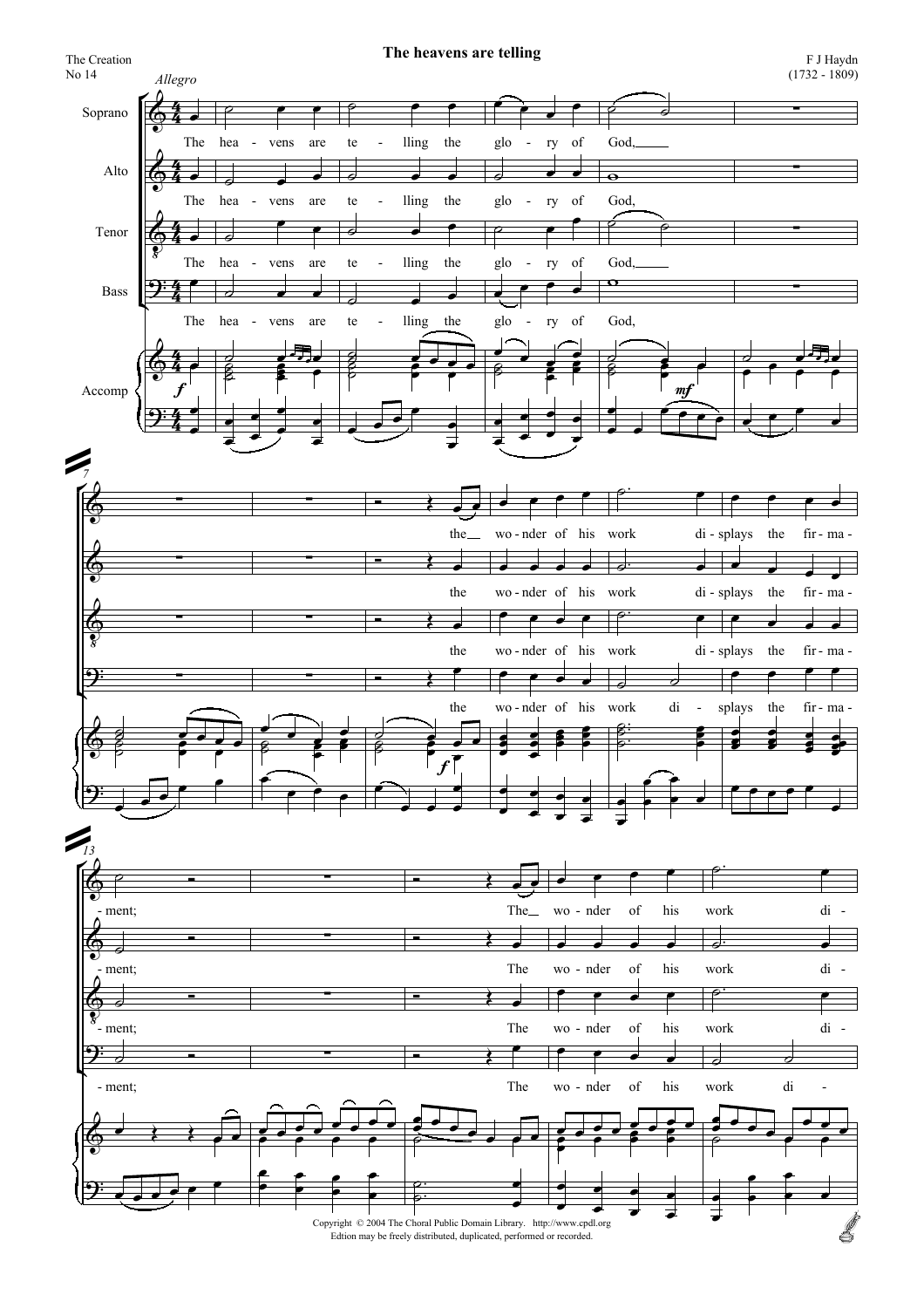



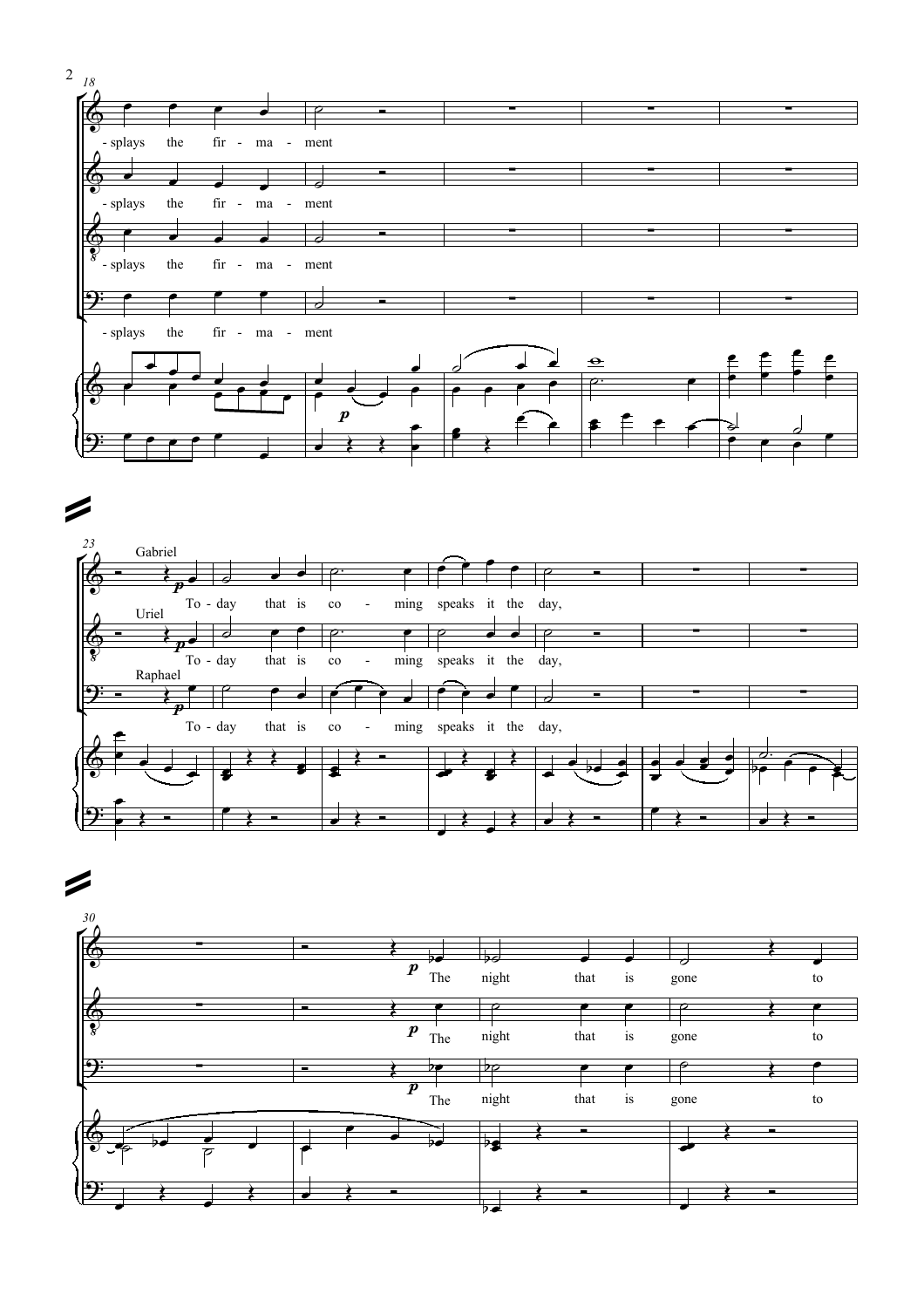

 $\overline{\phantom{a}}$ 

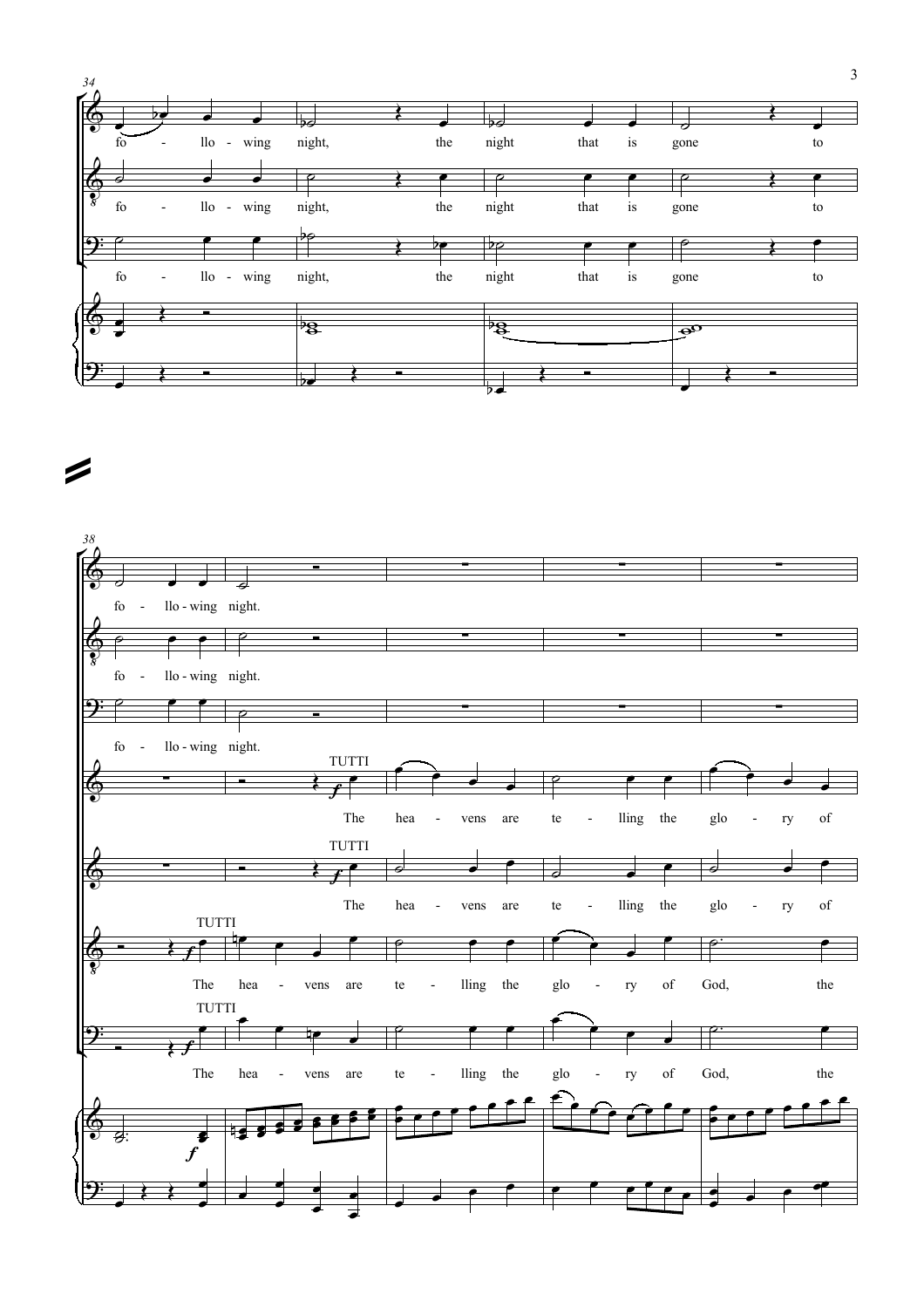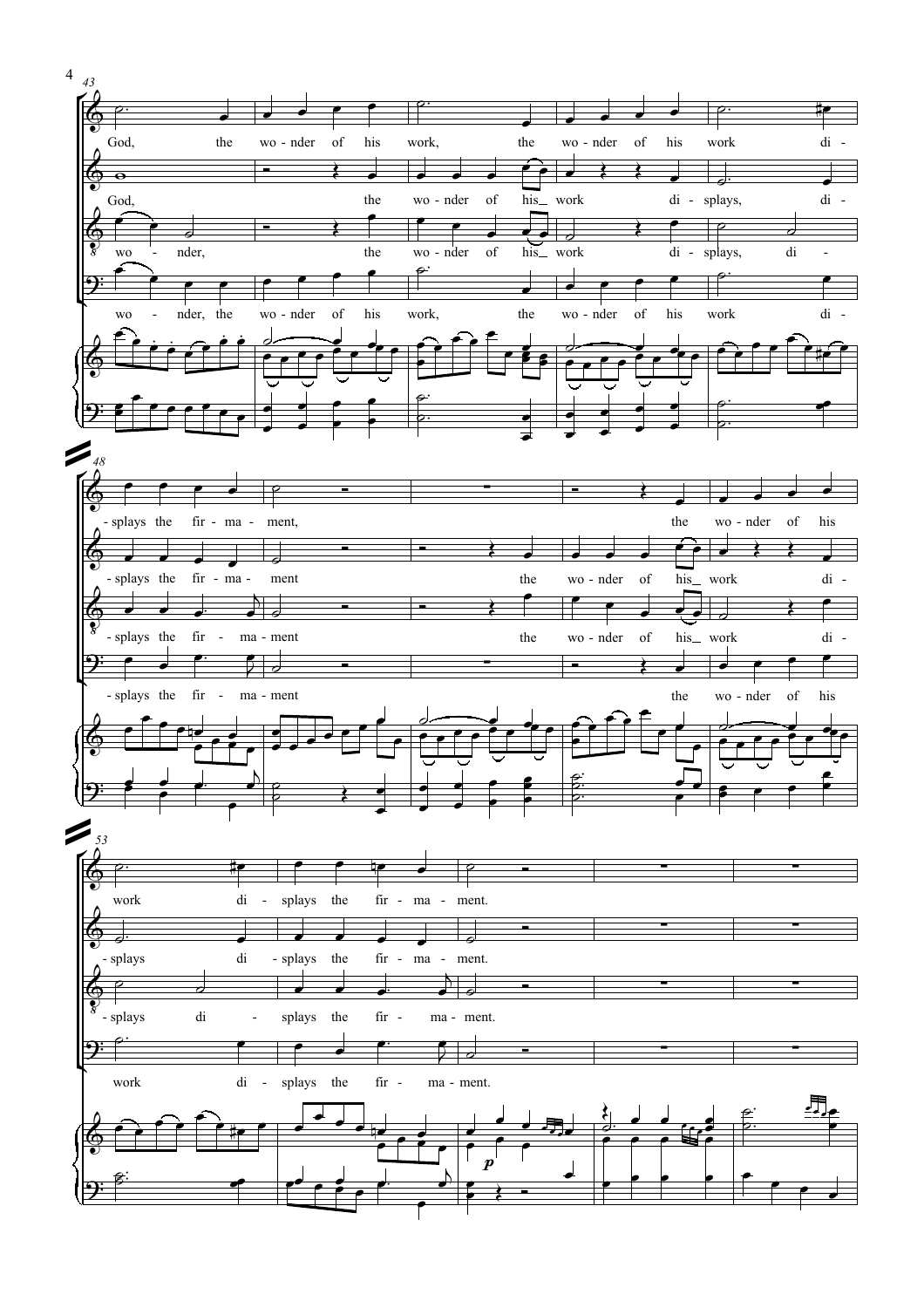





5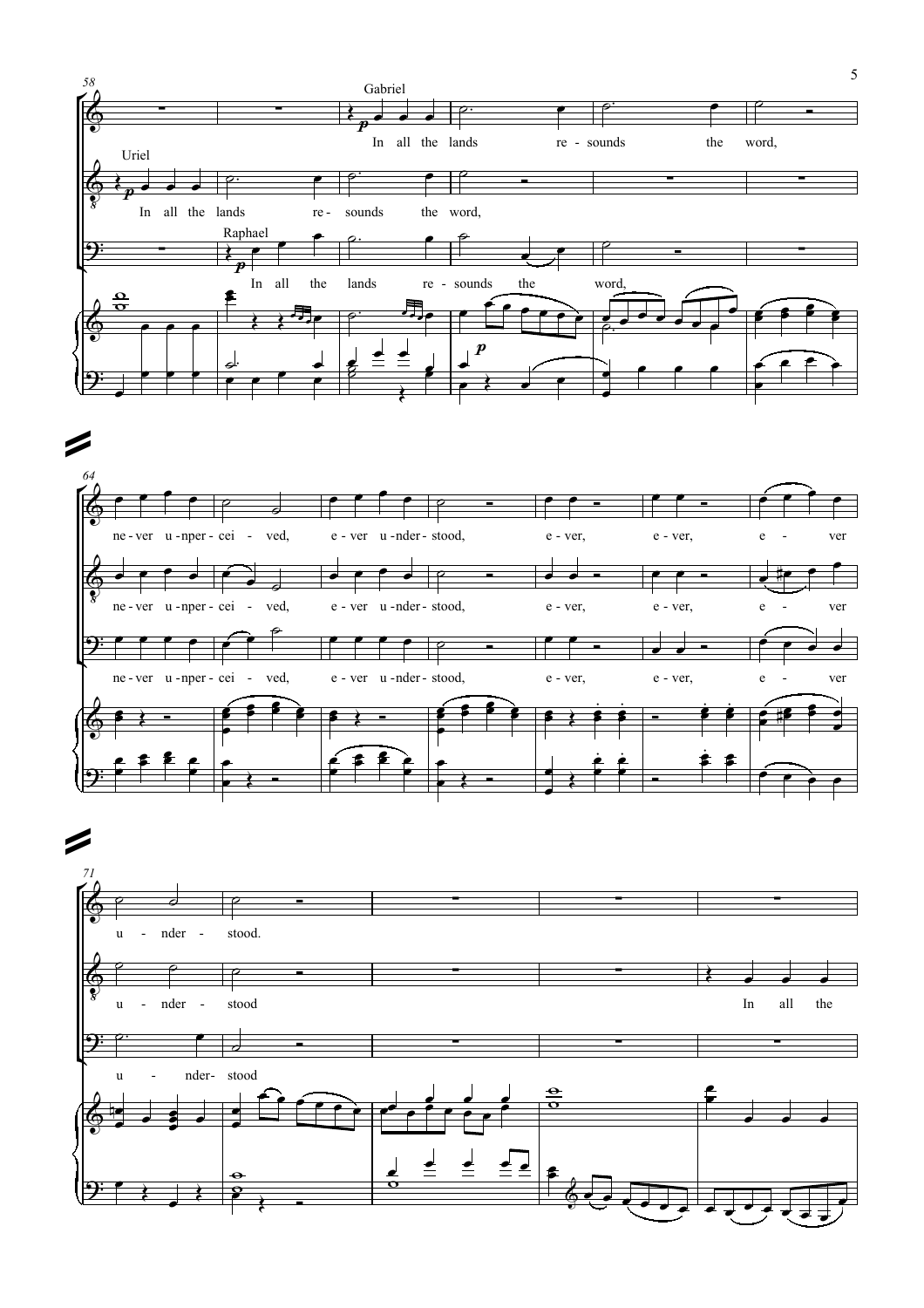



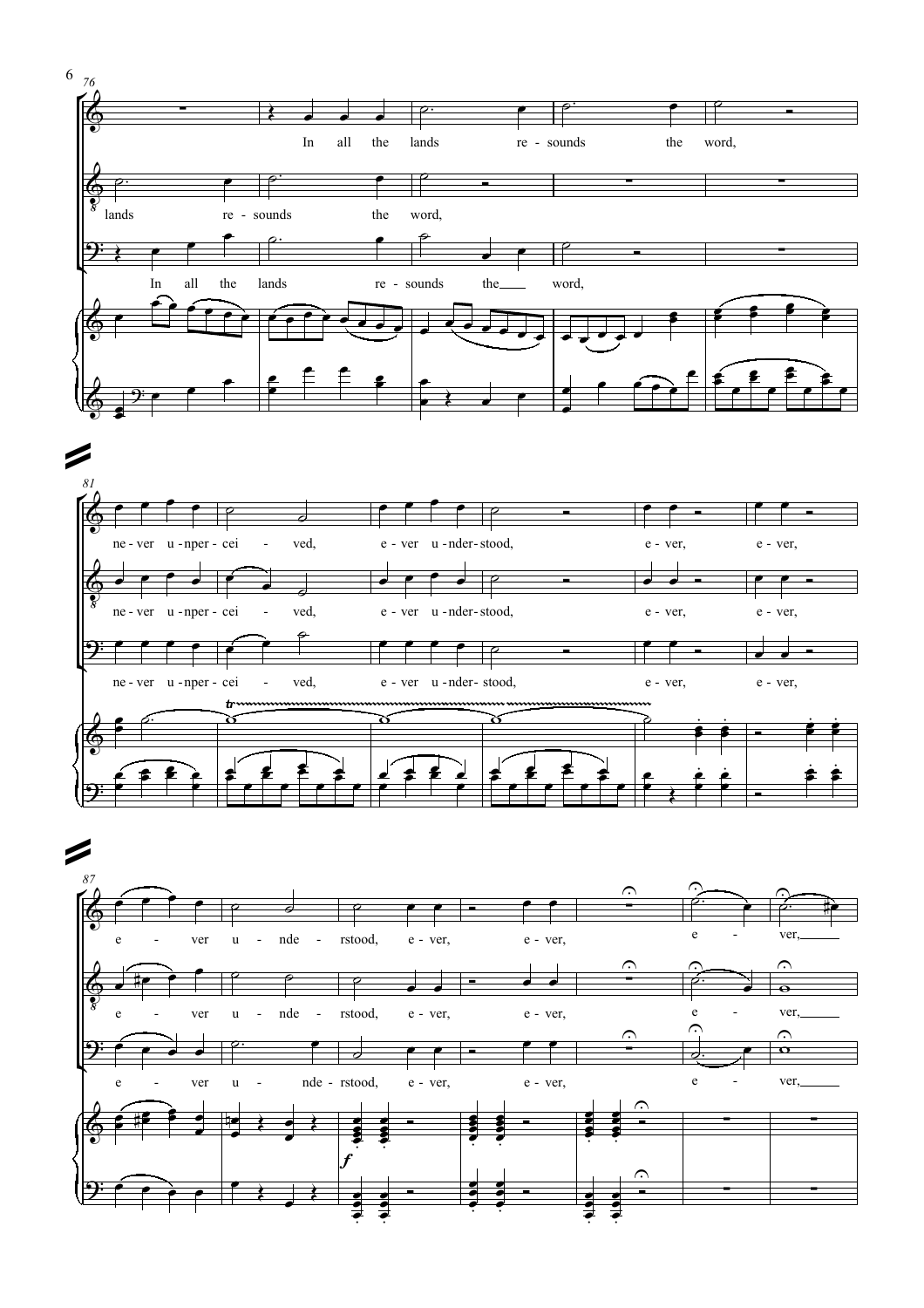



7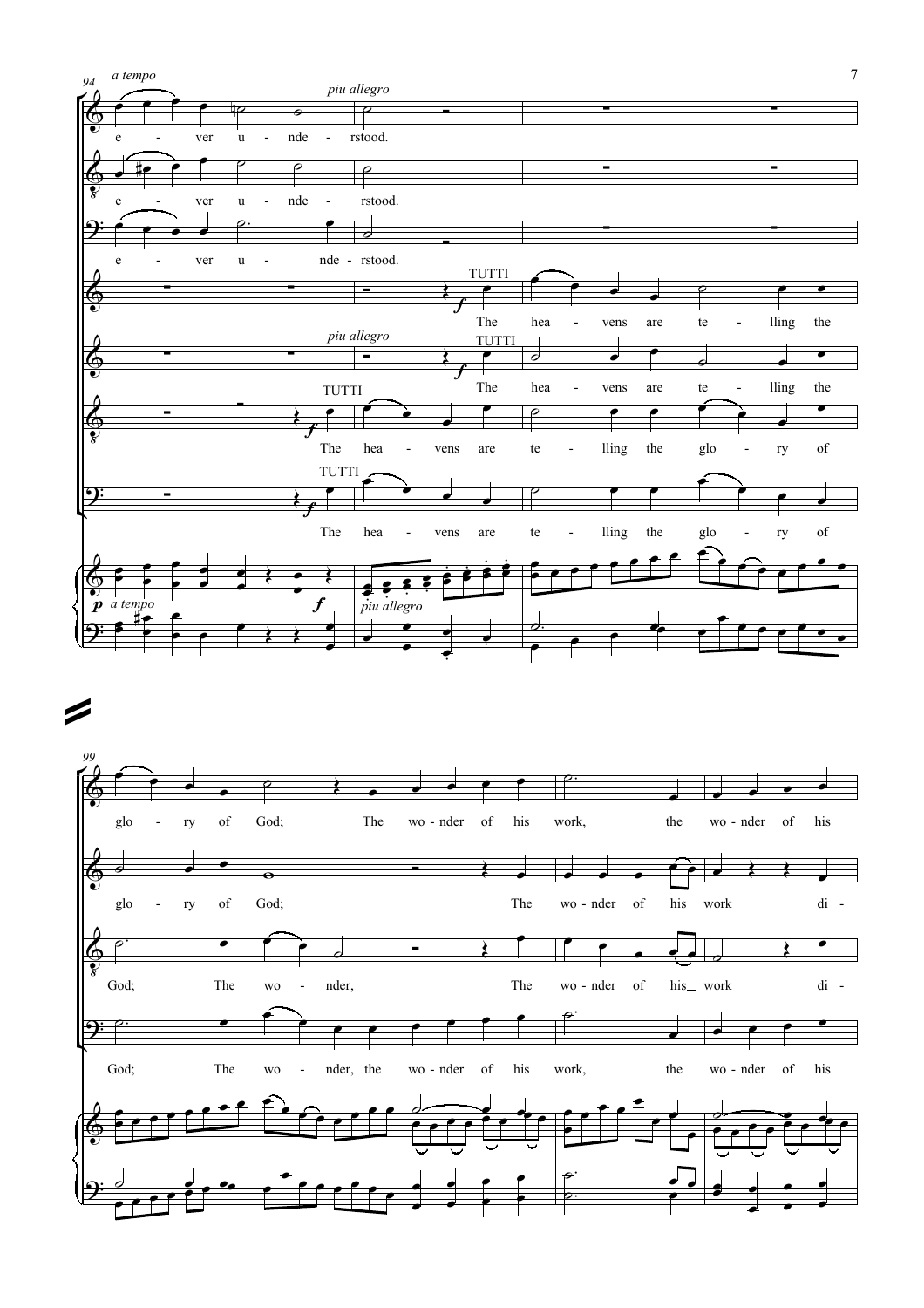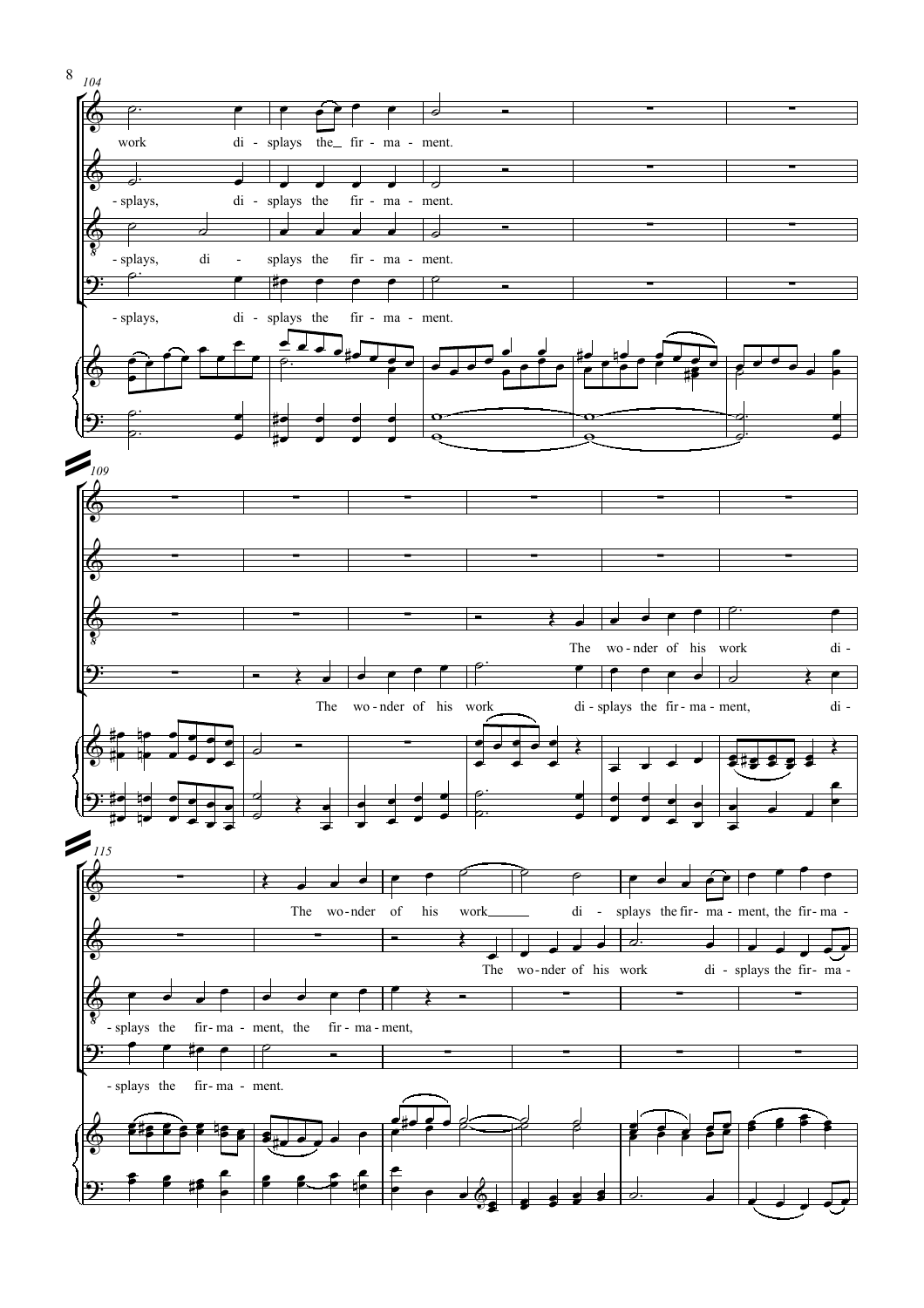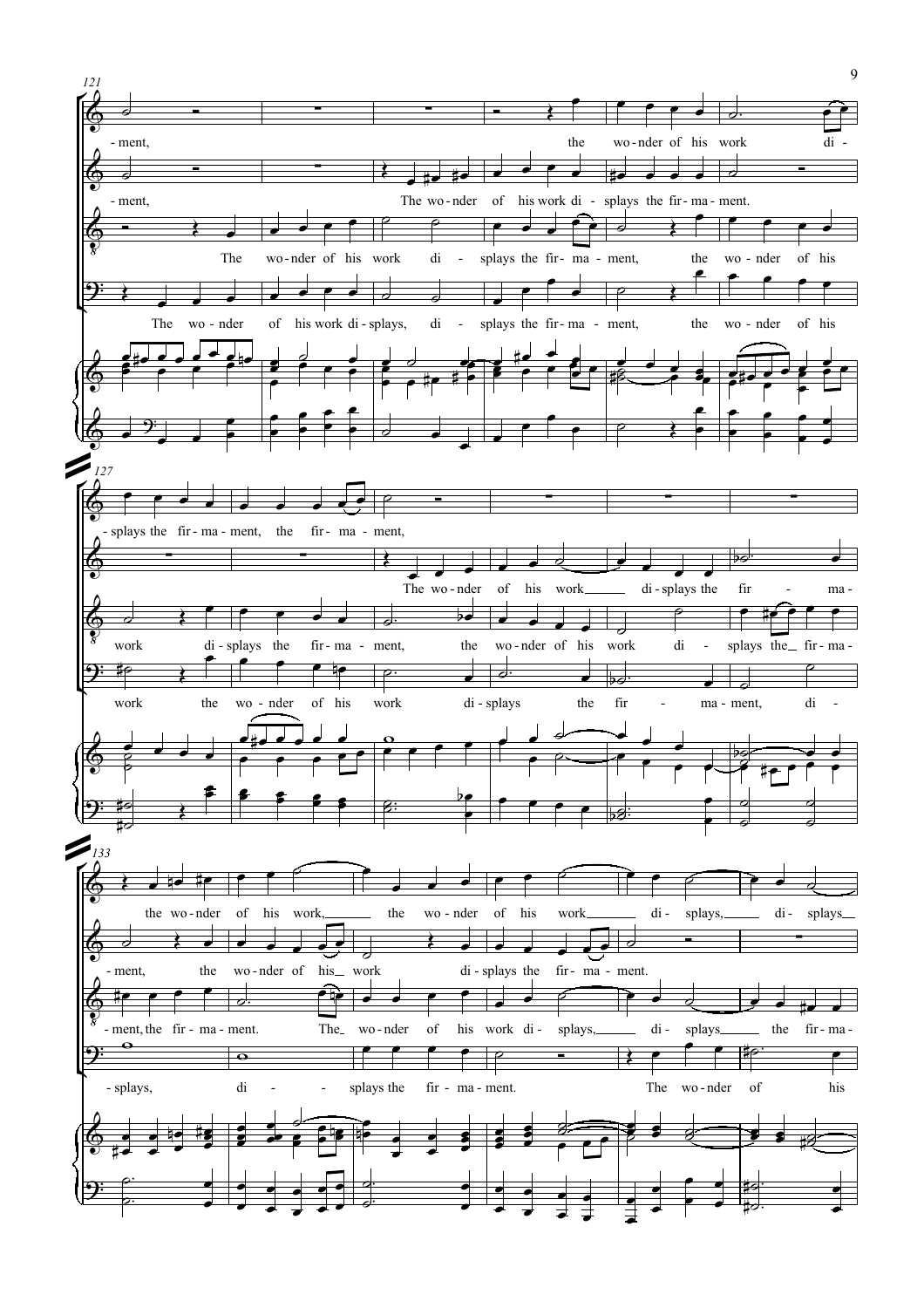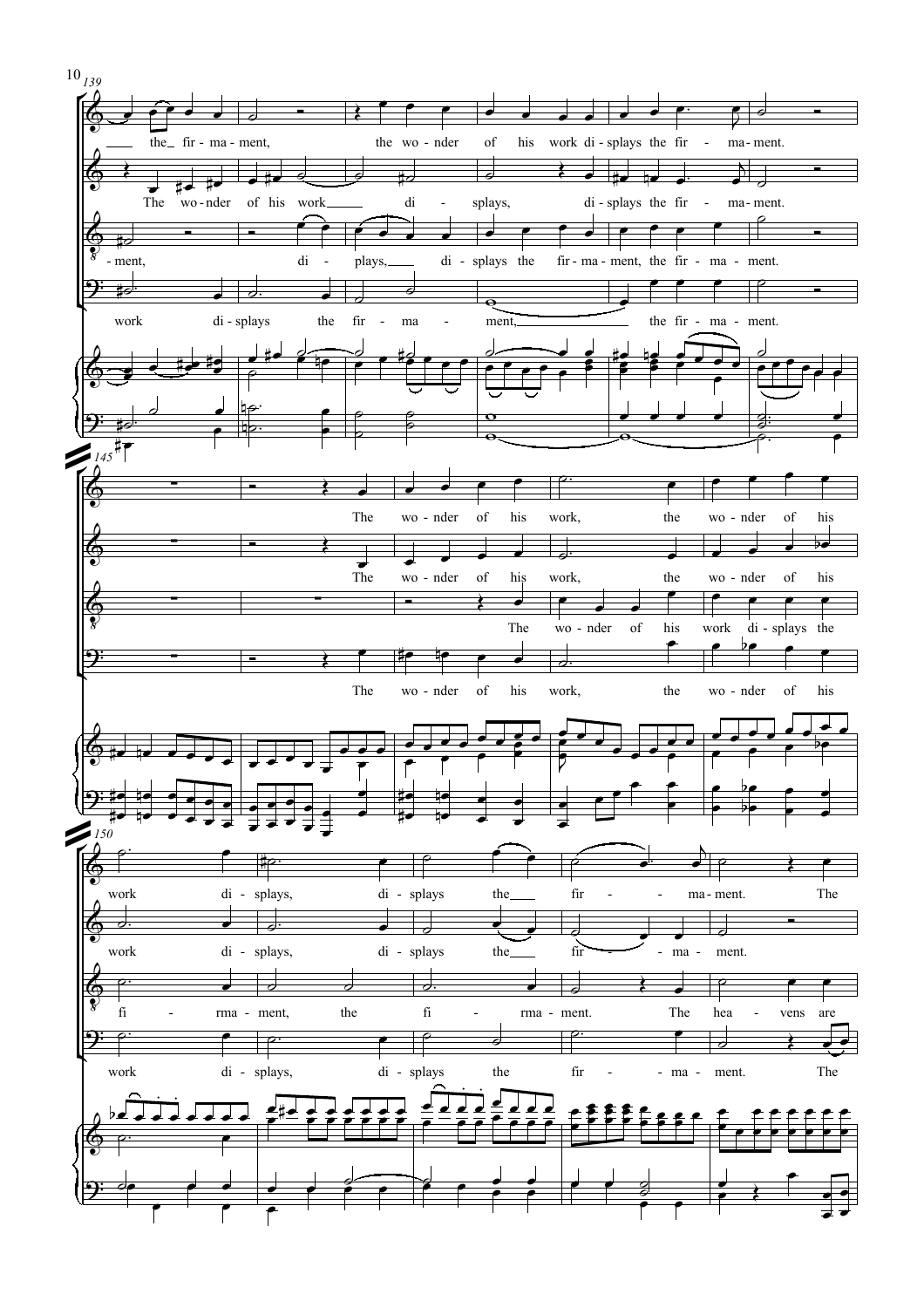

11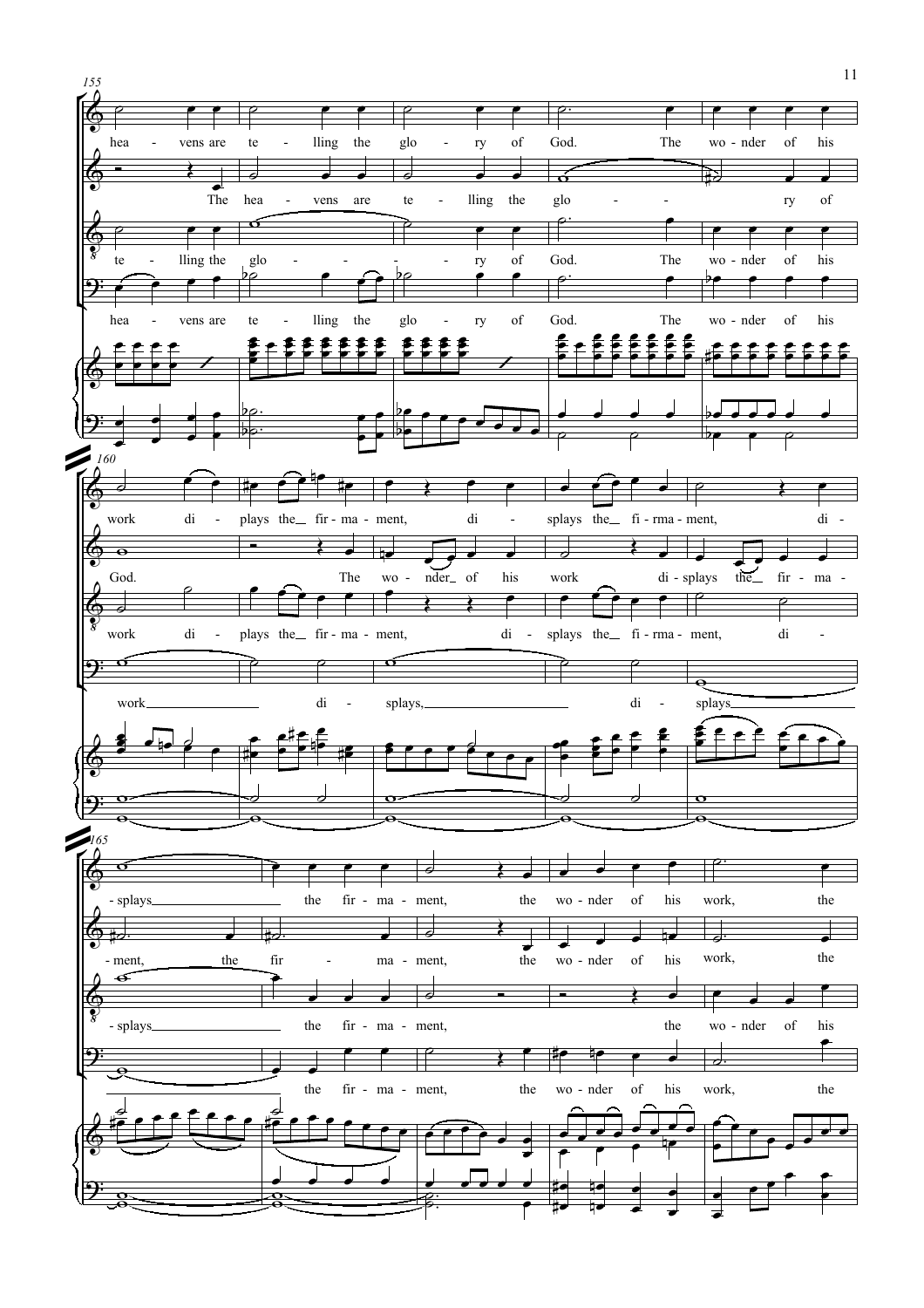